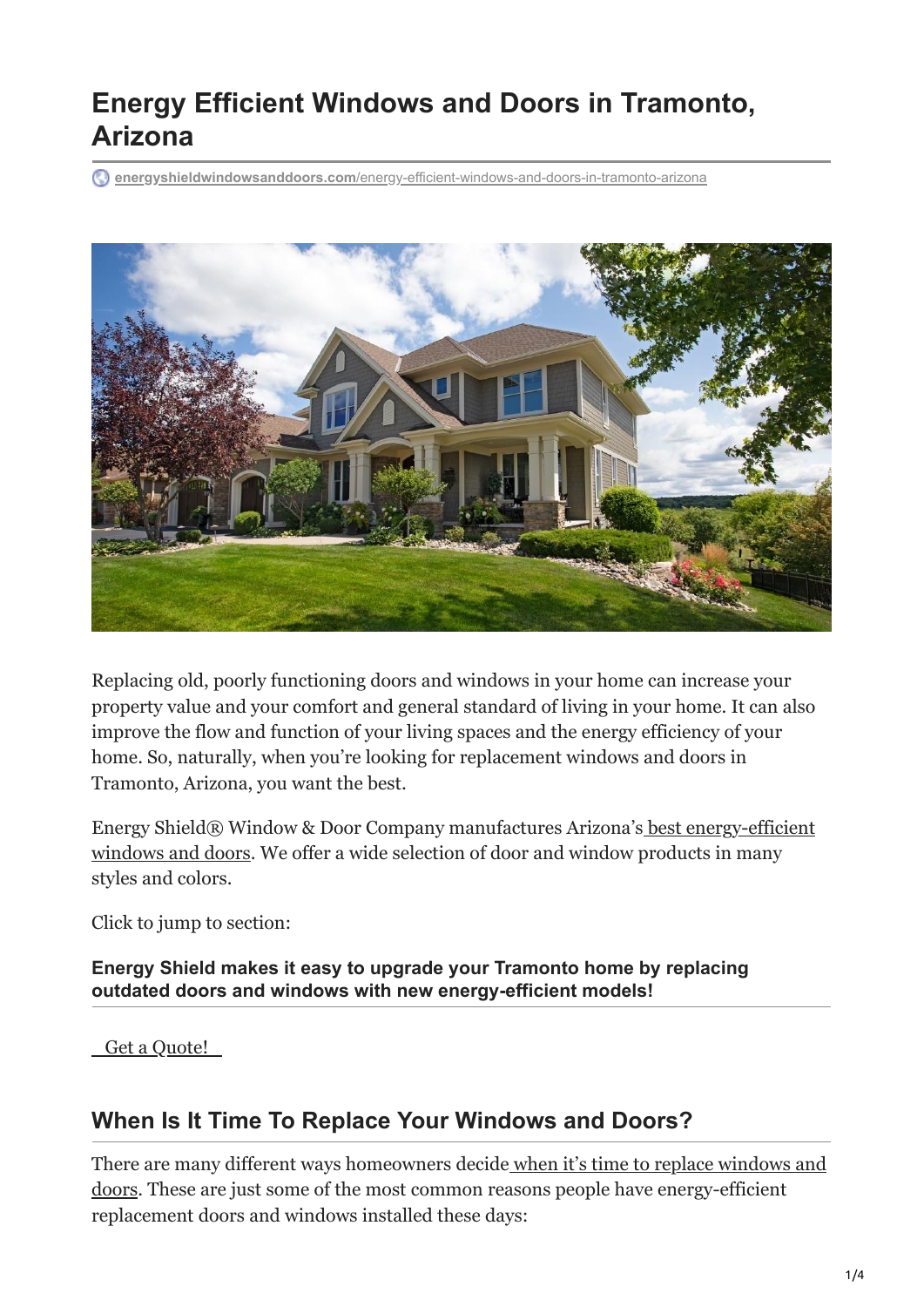- Eliminate drafts from gaps around old windows and doors
- Improve comfort in their home
- Reduce their carbon footprint
- Improve curb appeal and increase property value
- Reduce heating and cooling bills up to 30%
- Minimize dust for a cleaner home
- Reduce noise pollution
- Improve home security
- Get tax credits for energy-efficient home improvements

#### **Energy Shield Doors**

### **Tolleson, Arizona Customers Love Us!**

## **Best Replacement Windows in Tramonto, AZ**

Through our many years of building [energy-efficient windows](https://energyshieldwindowsanddoors.com/replacement-windows/) for the Arizona desert climate, our wood and aluminum window framing has remained popular for many reasons. But, the superior energy efficiency of vinyl windows has been clear. Vinyl framing is one of the few options that actually exceeds the federal government's minimum standards. Today'[s best vinyl replacement windows](https://energyshieldwindowsanddoors.com/vinyl-windows-arizona/) are highly durable and exceptionally energy-efficient, and they offer outstanding value for the investment.

#### **Window Frame Construction**

- [Wood Clad](https://energyshieldwindowsanddoors.com/wood-clad-windows/)
- $\bullet$  [Vinyl](https://energyshieldwindowsanddoors.com/vinyl-windows-arizona/)
- [Aluminum](https://energyshieldwindowsanddoors.com/aluminum-windows/)

#### **Energy Shield Window Styles**

- [Single Hung Replacement Windows](https://energyshieldwindowsanddoors.com/single-hung-windows/)
- [Double Sliding Replacement Windows](https://energyshieldwindowsanddoors.com/double-sliding-windows/)
- [Casement and Awning Replacement Windows](https://energyshieldwindowsanddoors.com/casement-and-awning-windows/)
- [Picture Windows](https://energyshieldwindowsanddoors.com/picture-window-and-custom-shapes/)
- [Double Hung Replacement Windows](https://energyshieldwindowsanddoors.com/double-hung-windows/)
- [Custom Replacement Windows](https://energyshieldwindowsanddoors.com/picture-window-and-custom-shapes/)
- [Bay Windows](https://energyshieldwindowsanddoors.com/bay-and-bow-windows/)
- [Single Sliding Replacement Windows](https://energyshieldwindowsanddoors.com/single-sliding-windows/)
- [Commercial Windows](https://energyshieldwindowsanddoors.com/arizona-commercial-windows/)

## **Best Replacement Doors in Tramonto, AZ**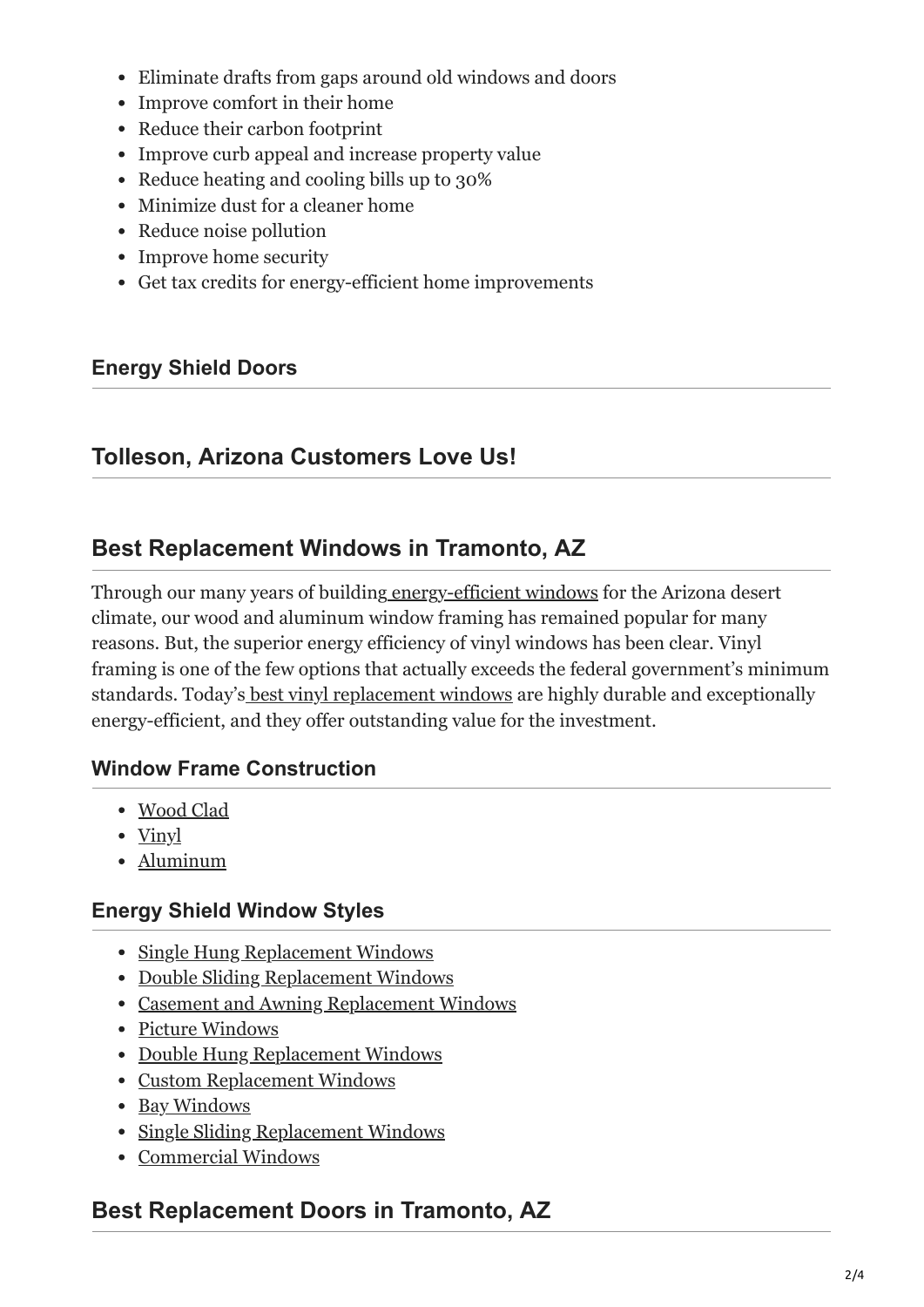Energy Shield builds Arizona's bes[t house doors.](https://energyshieldwindowsanddoors.com/door-replacement-arizona/) Our unique exterior doors are beautiful, energy-efficient, and highly durable. Glass doors let in light and a view of the stunning natural scenery of Arizona. [French doors](https://energyshieldwindowsanddoors.com/exterior-french-door-installation-arizona/) upgrade the exterior aesthetic for excellent curb appeal and a superb interior style. Our deluxe security door models are built for durability and energy efficiency. Our wide array of residential door designs includes abundant selections of:

#### **Energy-Efficient Doors**

- [Vinyl Sliding Glass Doors](https://energyshieldwindowsanddoors.com/vinyl-sliding-glass-doors/)
- [Aluminum Sliding Glass Doors](https://energyshieldwindowsanddoors.com/aluminum-sliding-glass-doors/)
- [Entry Doors](https://energyshieldwindowsanddoors.com/entry-doors/)
- [Aluminum French Doors](https://energyshieldwindowsanddoors.com/aluminum-hinged-doors/)
- [Patio Doors](https://energyshieldwindowsanddoors.com/patio-doors-arizona/)
- [Multi-Slide Doors](https://energyshieldwindowsanddoors.com/multi-slide-doors/)
- [French Doors](https://energyshieldwindowsanddoors.com/french-doors/)
- [Security Doors](https://energyshieldwindowsanddoors.com/security-doors/)
- [Energy-Efficient Pet Doors](https://energyshieldwindowsanddoors.com/pet-door-installer-in-arizona/)

### **Energy Shield Window & Door Company**

725 N. 73RD Ave. # 116 Phoenix, AZ 85043 [\(623\) 349-7120](tel:+16233497120)

Business Hours: Mon - Fri 7AM–5PM Sat & Sun Closed

 [Get Directions](https://goo.gl/maps/Ad5wmcPWDs1DADnT6) 

## **Tramonto, Arizona's Best Windows & Doors By Energy Shield**

Energy Shield Window & Door Company is Arizona's leading manufacturer of energyefficient windows and doors. Since 1996, we have been engineering top-quality home improvement products for the southwest U.S. climate. We design our high-performance windows and doors for maximum resistance to heat transfer, interior dust infiltration, and noise.

Man[y vinyl replacement window manufacturers](https://energyshieldwindowsanddoors.com/which-door-frame-is-best-for-my-home-wood-vinyl-or-aluminum/) sell their products through retail building supply stores or other outlets where the markup is huge. We sell [factory direct](https://energyshieldwindowsanddoors.com/factory-direct-windows-doors-arizona/)! That means our customers get the best possible price, installation by factory-trained and industry-certified specialists, and warranty service without third-party complications.

Energy Shield is an Earthwise member, and we are proud of our A+ rating with the BBB.